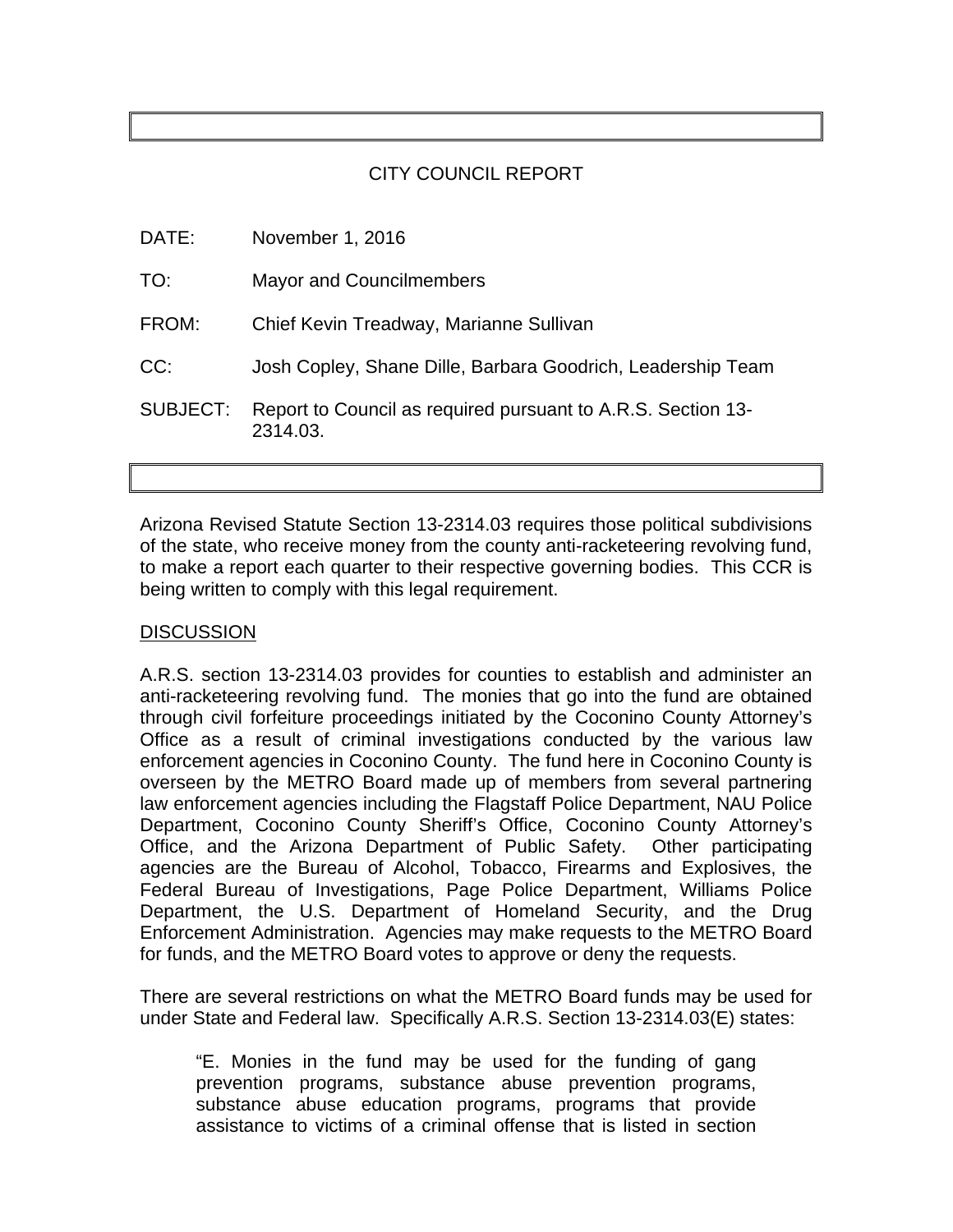13-2301 and witness protection pursuant to section 11-536 or for any purpose permitted by federal law relating to the disposition of any property that is transferred to a law enforcement agency. Monies in the fund may be used for the investigation and prosecution of any offense included in the definition of racketeering in section 12-2301 subsection D, paragraph 4 or section 13-2312, including civil enforcement."

Federal Law restricts the use of the funds under United States Department of Justice and Department of Treasury Guidelines. Those things listed in the guidelines as *impermissible uses* are:

-Supplanting regularly budgeted law enforcement items; property must be used to increase or supplement the resources of the receiving state or local law enforcement not replace them.

-Payment of Salaries for existing positions where the payment constitutes a supplanting of the agency's appropriated funds unless specifically authorized by law or in certain task force specialized situations.

-Use of law enforcement property, funds, or pro-rata property/funds by non-law enforcement entities or personnel.

-Payment of non-law enforcement expenses.

-Uses contrary to the laws of the state or local jurisdiction.

-Uses that create the appearance that the funds are being used for political, personal, or non-official purposes.

-Extravagant expenditures.

This fund therefore is not available for City Council to use to supplement the already existing budget that is provided to the Flagstaff Police Department. It is available as an additional funding source to the participating agencies for very limited purposes. Examples of what the fund has been used for in the past are:

-Specialized training for law enforcement.

 -Specialized equipment to be used for investigations related to racketeering.

-Matching funds as required by the Department of Justice Edward Byrne Memorial Justice Assistance Grant (Byrne JAG) that is awarded annually to the METRO Task Force. (This grant, along with the matching funds from the RICO fund, is used to pay salaries of three of the members of the METRO Task Force. The salary for the support person assigned to the METRO Task Force is paid for by the RICO fund. The Flagstaff Police Department pays for the final investigator position.)

-Overtime for members of the METRO Task Force participating in special operations.

There are further restrictions on how much money can be used for a particular purpose. Not more than 15% of the funds may be used for costs associated with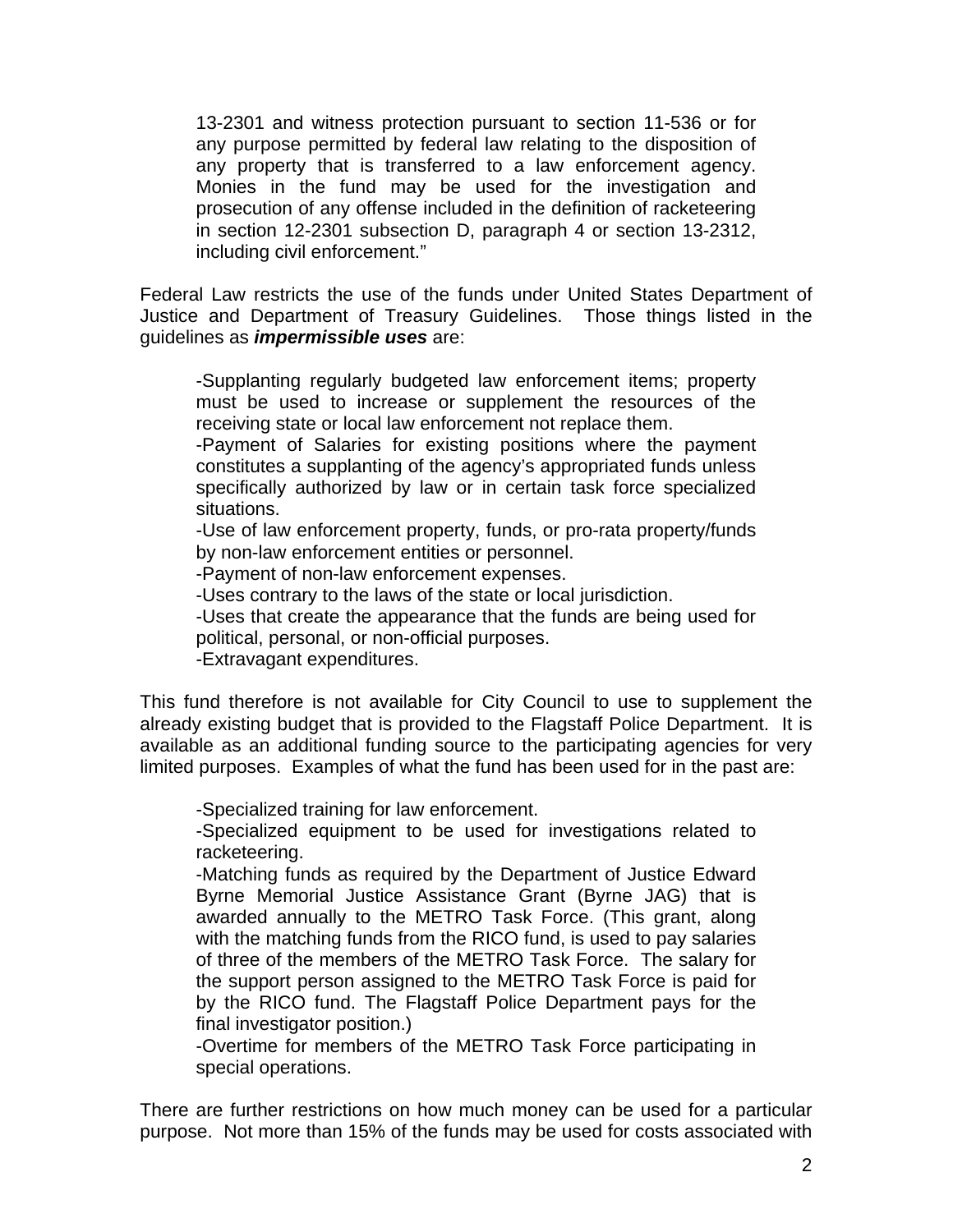non-law enforcement, non-profit community-based programs or activities formally approved by the METRO Board as being supportive of and consistent with law enforcement efforts, policies, or initiatives.

# **DOCUMENTS**

See attached copy of the quarterly report from April 1, 2016 to June 30, 2016 of the funds received by the Flagstaff Police Department from the METRO Board fund submitted by the Coconino County Attorney's office to the Arizona Criminal Justice Commission.

# RECOMMENDATION / CONCLUSION

This report is for information only.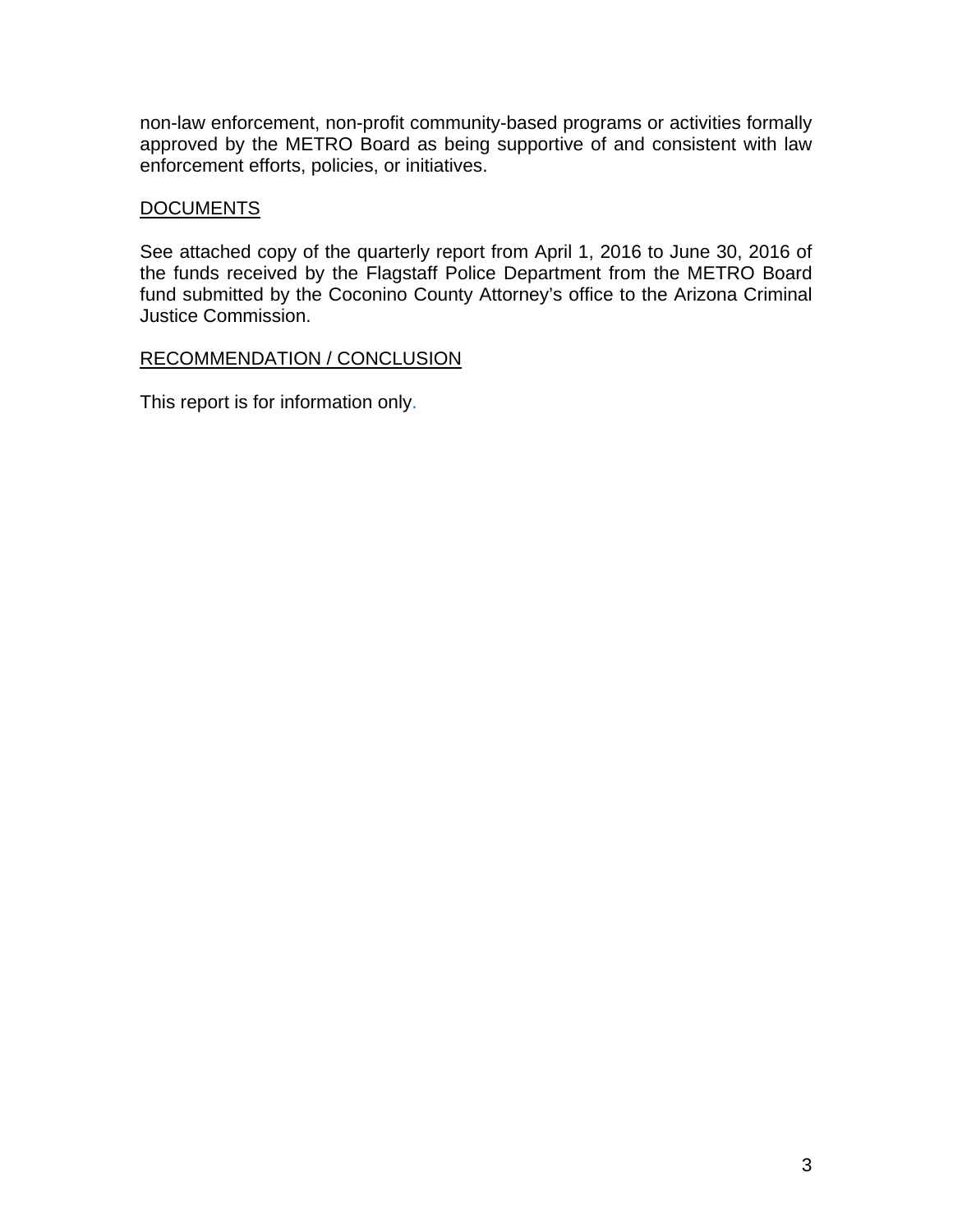## **ARIZONA CRIMINAL JUSTICE COMMISSION QUARTERLY FORFEITURE MONIES REPORT**

### **INDIVIDUAL AGENCY ACTIVITY REPORT**

The Individual Agency Activity Report is a report of "all" revenues and expenditures at the individual agency level. This report must be filled out by those agencies participatingin a Master Account held by the Attorney General or County Attorney and must accompany the Master Account Summary report when filed with the Commission. It may also be utilized by County Attorney Pooled accounts to assist in collecting information if desired.

| <b>REPORTING PERIOD:</b>                                            | 4/1/2016                         | <b>THRU</b>                      | 6/30/2016                                                                                       |
|---------------------------------------------------------------------|----------------------------------|----------------------------------|-------------------------------------------------------------------------------------------------|
| <b>COUNTY:</b><br><b>Coconino County</b>                            |                                  |                                  |                                                                                                 |
| <b>AGENCY:</b><br><b>City of Flagstaff</b>                          |                                  |                                  |                                                                                                 |
| <b>DIVISION/SECTION</b>                                             | <b>Police Department</b>         |                                  |                                                                                                 |
| <b>ADDRESS:</b>                                                     | 211 W Aspen, Flagstaff, AZ 86001 |                                  |                                                                                                 |
|                                                                     |                                  |                                  | Metro RICO Summary of Funds - Salaries, Overtime, & Equipt, Training, PD & ACJC Metro Match fur |
|                                                                     |                                  |                                  |                                                                                                 |
| <b>Type of Government Entity Reporting:</b>                         |                                  |                                  |                                                                                                 |
| $\square$ Municipality                                              |                                  | $\Box$ County                    | $\Box$ State                                                                                    |
| <b>Type of Forfeited Monies Reported:</b>                           |                                  |                                  |                                                                                                 |
| ⊡ Anti-Racketeering                                                 |                                  | $\Box$ Other                     | $\Box$ Both                                                                                     |
|                                                                     |                                  |                                  |                                                                                                 |
| <b>PREPARED BY: Matthew Luhman</b> , Accoact to                     |                                  |                                  | <u>928-213-2220</u>                                                                             |
| APPROVED BY: Rick Tadder, Management Services Director 928-213-2217 |                                  | <b>Type Name/Title/Telephone</b> |                                                                                                 |
|                                                                     |                                  | <b>Type Name/Title/Telephone</b> |                                                                                                 |
|                                                                     |                                  |                                  | 22/20                                                                                           |
| SIGNATURE/DATE:                                                     | Jek Todde                        | $9 zz  _6$                       |                                                                                                 |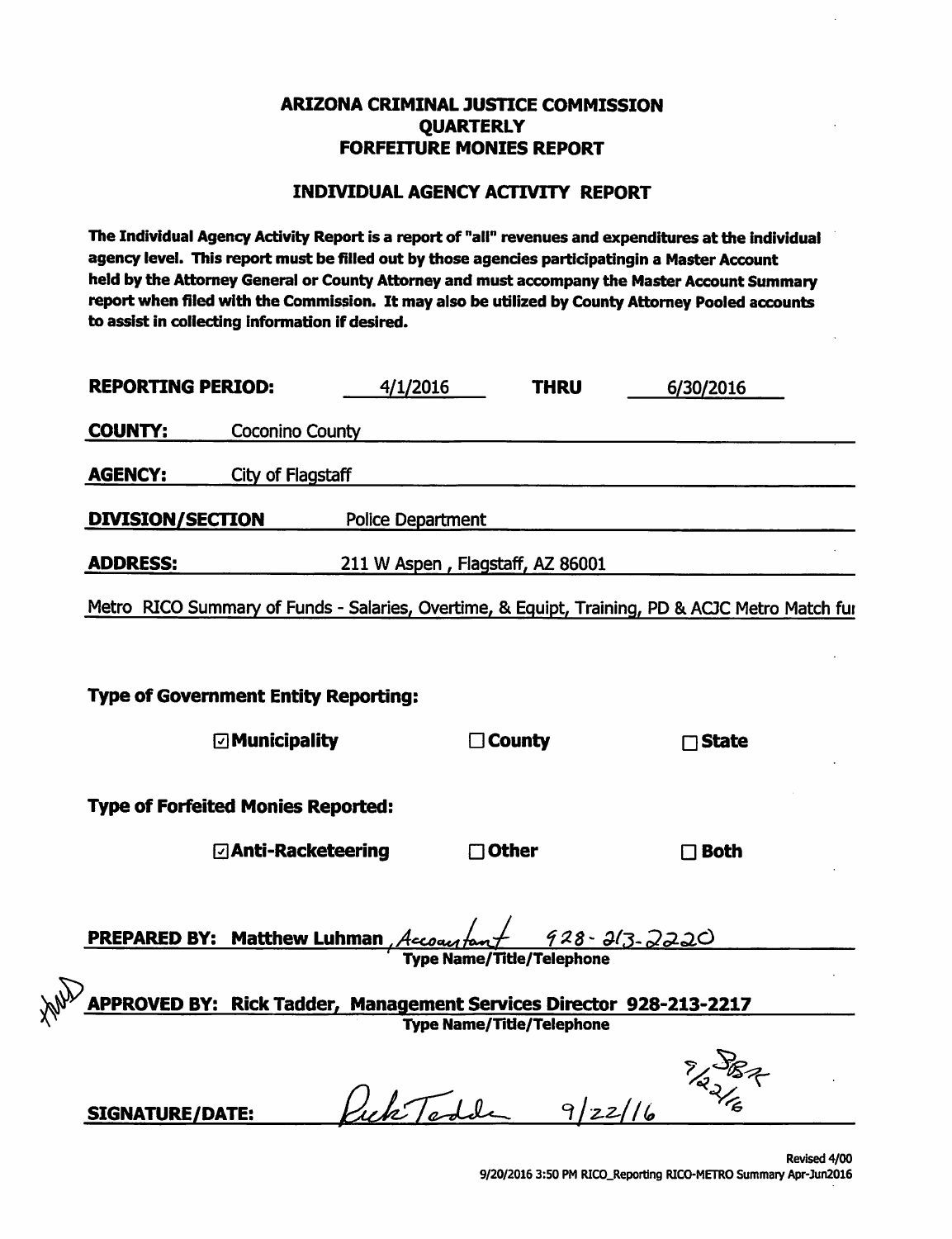## **ARIZONA CRIMINAL JUSTICE COMMISSION QUARTERLY FORFEITURE MONIES REPORT**

### **INDIVIDUAL AGENCY ACTIVITY REPORT**

The Individual Agency Activity Report is a report of "all" revenues and expenditures at the individual agency level. This report must be filled out by those agencies participating in a Master Account held by the Attorney General or County Attorney and must accompany the Master Account Summary report when filed with the Commission. It may also be utilized by County Attorney Pooled accounts to assist in collecting information if desired.

| COUNTY ATTORNEY REPORTING:                            | <b>City of Flagstaff</b>     |                |              |
|-------------------------------------------------------|------------------------------|----------------|--------------|
| <b>REPORTING PERIOD:</b>                              | 4/1/2016                     | <b>THRU</b>    | 6/30/2016    |
|                                                       | <b>STATE</b>                 | <b>FEDERAL</b> | <b>TOTAL</b> |
| A.<br><b>BEGINNING CASH BALANCE</b>                   | $\mathbf{s}$<br>122,067.58   |                | 122,068      |
| <b>TRANSFERS IN FROM:</b><br>B.<br>(From Schedule A)  |                              |                |              |
| <b>1. ATTORNEY GENERAL FUND</b>                       | $\qquad \qquad \blacksquare$ |                | $\bullet$    |
| 2. COUNTY ATTORNEY FUND                               | 4,583                        |                | 4,583        |
| <b>C. INTEREST EARNED</b>                             |                              |                |              |
| D.<br><b>TOTAL MONIES ON HAND</b>                     | 126,650                      | $\blacksquare$ | 126,650      |
| E.<br><b>TOTAL QTRLY EXPENDITURES</b>                 | 102,594                      | $\bullet$      | 102,594      |
| F.<br><b>TRANSFERS OUT</b>                            | $\qquad \qquad \blacksquare$ | $\blacksquare$ |              |
| (FROM SCHEDULE A)<br><b>TOTAL DISBURSEMENTS</b><br>G. | 102,594                      | $\blacksquare$ | 102,594      |
| H.<br><b>ENDING QTRLY CASH BALANCE</b>                | 24,056                       |                | 24,056       |
| I.<br><b>ENCUMBRANCE</b>                              |                              |                |              |
| J.<br><b>COMMITMENTS</b>                              |                              |                |              |
| K.<br><b>AVAILABLE PROGRAM MONIES</b>                 | 24,056                       | -              | 24,056       |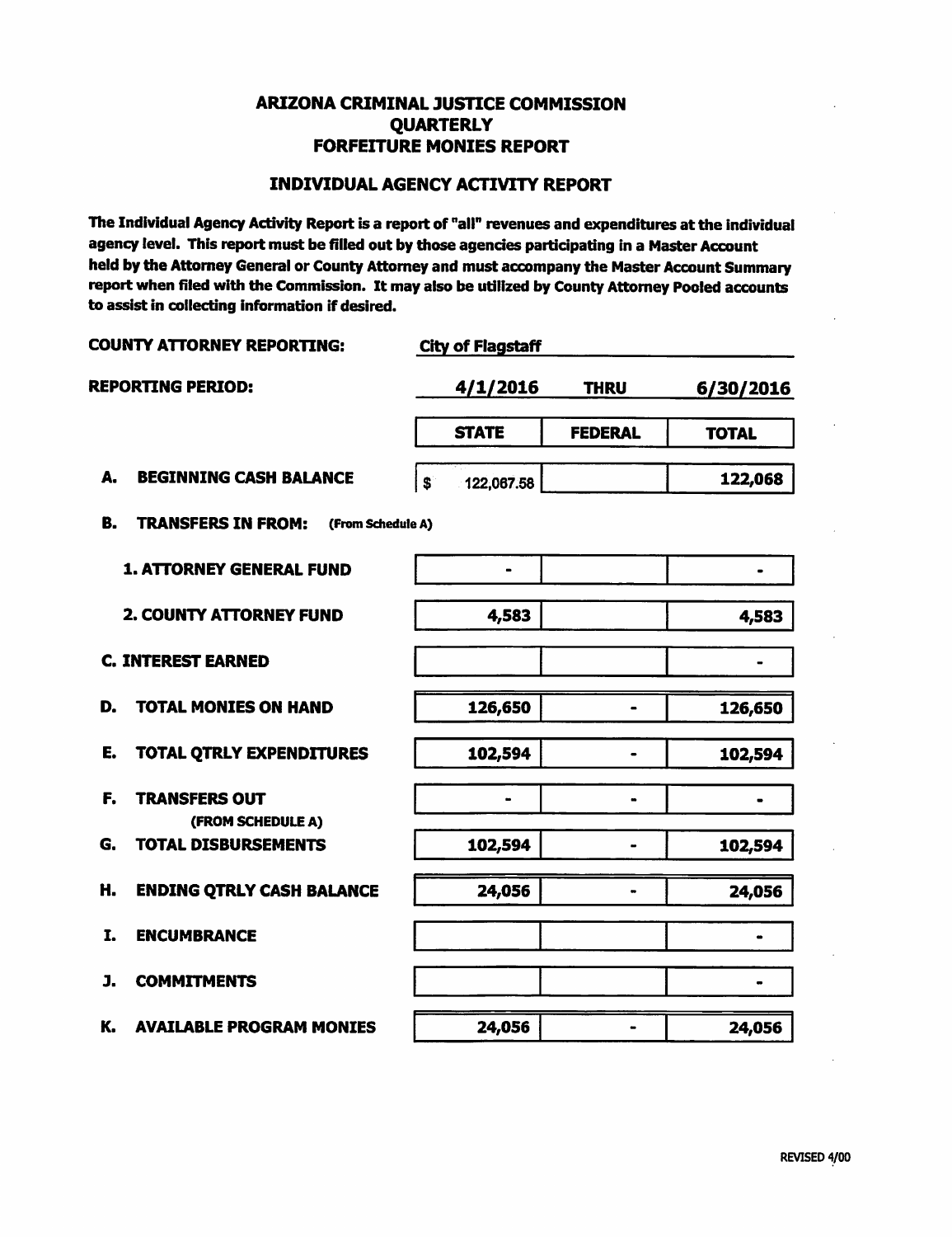#### **ARIZONA CRIMINAL JUSTICE COMMISSION QUARTERLY FORFEITURE MONIES REPORT**

|    | <b>SECITON II - EXPENDITURES</b>     |              |                |                              |
|----|--------------------------------------|--------------|----------------|------------------------------|
|    |                                      | <b>STATE</b> | <b>FEDERAL</b> | <b>TOTAL</b>                 |
| А. | <b>MATCH MONIES TO GRANT</b>         | 19,657       |                | 19,657                       |
| B. | <b>GANG &amp; SUBSTANCE ABUSE</b>    |              |                |                              |
|    | <b>PREVENTION &amp; EDUCATION</b>    | $\bullet$    | $\bullet$      |                              |
|    | (FROM SCHEDULE B)                    |              |                |                              |
| C. | <b>WITNESS PROTECTION</b>            |              |                |                              |
| D. | <b>CIVIL REMEDIES - COURT COSTS</b>  |              |                |                              |
|    | <b>&amp; ATTORNEY FEES</b>           |              |                | $\qquad \qquad \blacksquare$ |
| E. | <b>PERSONNEL SERVICES</b>            |              |                |                              |
|    | <b>Salaries</b>                      | 20,582       |                | 20,582                       |
|    | <b>Emp Related Exp</b>               | 9,975        |                | 9,975                        |
|    | <b>Overtime</b>                      | 1,596        |                | 1,596                        |
|    | <b>Subtotal Personnel Svs Only</b>   | 32,153       | $\blacksquare$ | 32,153                       |
| F. | PROFESSIONAL/OUTSIDE SERIVES         |              |                |                              |
|    | <b>Financial Auditing</b>            |              |                | $\qquad \qquad \blacksquare$ |
|    | <b>Court Reporting</b>               |              |                |                              |
|    | <b>Expert Witness</b>                |              |                | $\bullet$                    |
|    | <b>Filing Fees</b>                   |              |                | $\qquad \qquad \blacksquare$ |
|    | <b>Appraisal Costs</b>               |              |                |                              |
|    | <b>Lien Payments</b>                 |              |                | $\blacksquare$               |
|    | <b>Title Search</b>                  |              |                | ۰                            |
|    | <b>Auction Fees</b>                  |              |                | $\qquad \qquad \blacksquare$ |
|    | <b>Subpoena Services</b>             |              |                | $\bullet$                    |
|    | <b>Temporary Clerical Svs</b>        |              |                | $\bullet$                    |
|    | <b>Property Management</b>           |              |                | $\bullet$                    |
|    | Other (list)                         | 19,452       |                | 19,452                       |
|    | <b>CCSO Overtime &amp; ERE</b>       | 11,131       |                | 11,131                       |
|    | <b>Subtotal Profess/Outside Only</b> | 30,583       | $\bullet$      | 30,583                       |
| G. | <b>TRAVEL</b>                        |              |                |                              |
|    | In State                             | 1,239        |                | 1,239                        |
|    | <b>Out of State</b>                  |              |                |                              |

1,239

 $\bullet$ 

 $\blacksquare$ 

#### **H. OTHER OPERATING EXPENSES**

**Evidence Acquisition Office Supplies** 

**Subtotal Travel Only** 

1,239

 $\bullet$ 

Revised 4/00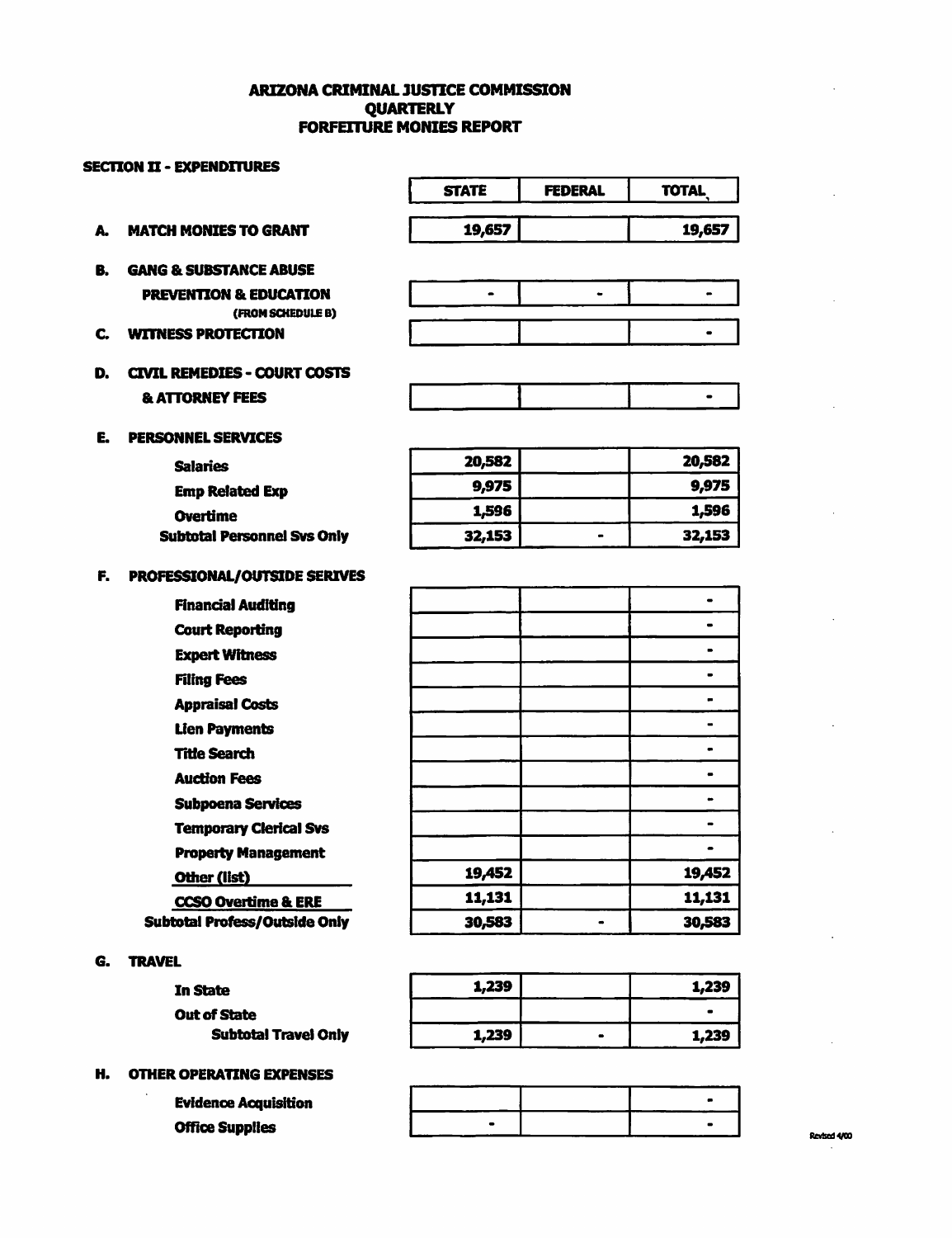#### **SECTION II - EXPENDITURES**

|                                      | <b>STATE</b> | <b>FEDERAL</b> | <b>TOTAL</b>                 |
|--------------------------------------|--------------|----------------|------------------------------|
| <b>Training</b>                      | 1,100        |                | 1,100                        |
| <b>Communications</b>                |              |                |                              |
| Postage                              |              |                | $\blacksquare$               |
| <b>Bank Charges</b>                  |              |                |                              |
| <b>Advertising</b>                   |              |                |                              |
| <b>Printing</b>                      |              |                | $\bullet$                    |
| <b>Rental Fees</b>                   |              |                |                              |
| <b>Publications/Books</b>            |              |                |                              |
| <b>Lease/Purchase</b>                |              |                |                              |
| Maintenance-Auto/Aircraft            | $\bullet$    |                |                              |
| Maintenance-Fumiture/Equip           |              |                |                              |
| <b>Maintenance-Police Dog</b>        |              |                |                              |
| <b>Software</b>                      | 3,099        |                | 3,099                        |
| <b>Utilities</b>                     | $\bullet$    |                |                              |
| <b>Property Maintenance</b>          |              |                |                              |
| Towing                               |              |                |                              |
| <b>Insurance</b>                     |              |                | $\qquad \qquad \blacksquare$ |
| Other (list)                         |              |                |                              |
| <b>Operating supplies</b>            | 7,623        |                | 7,623                        |
| <b>Confidential Funds</b>            | 5,190        |                | 5,190                        |
| <b>FY16 ANOA Conference</b>          | 1,950        |                | 1,950                        |
| <b>Subtotal Other Operating Only</b> | 18,962       | $\bullet$      | 18,962                       |

r

### I. EQUIPMENT

**Office Furniture/Equip Data Processing Surveillance Communications Transportation** Other (fist) non capital

 $\blacksquare$  $\blacksquare$  $\blacksquare$  $\bullet$  $\blacksquare$  $\blacksquare$  $\blacksquare$  $\hat{\phantom{a}}$  $\blacksquare$  $\bullet$  $\blacksquare$  $\blacksquare$  $\bullet$  $\blacksquare$  $\blacksquare$ 

**Subtotal Equipment Only** 

#### **J. CONSTRUCTION**

**K. TOTAL EXPENDITURES** 

| 102.594 l | 102,594 |
|-----------|---------|
|           |         |

Revised 4/00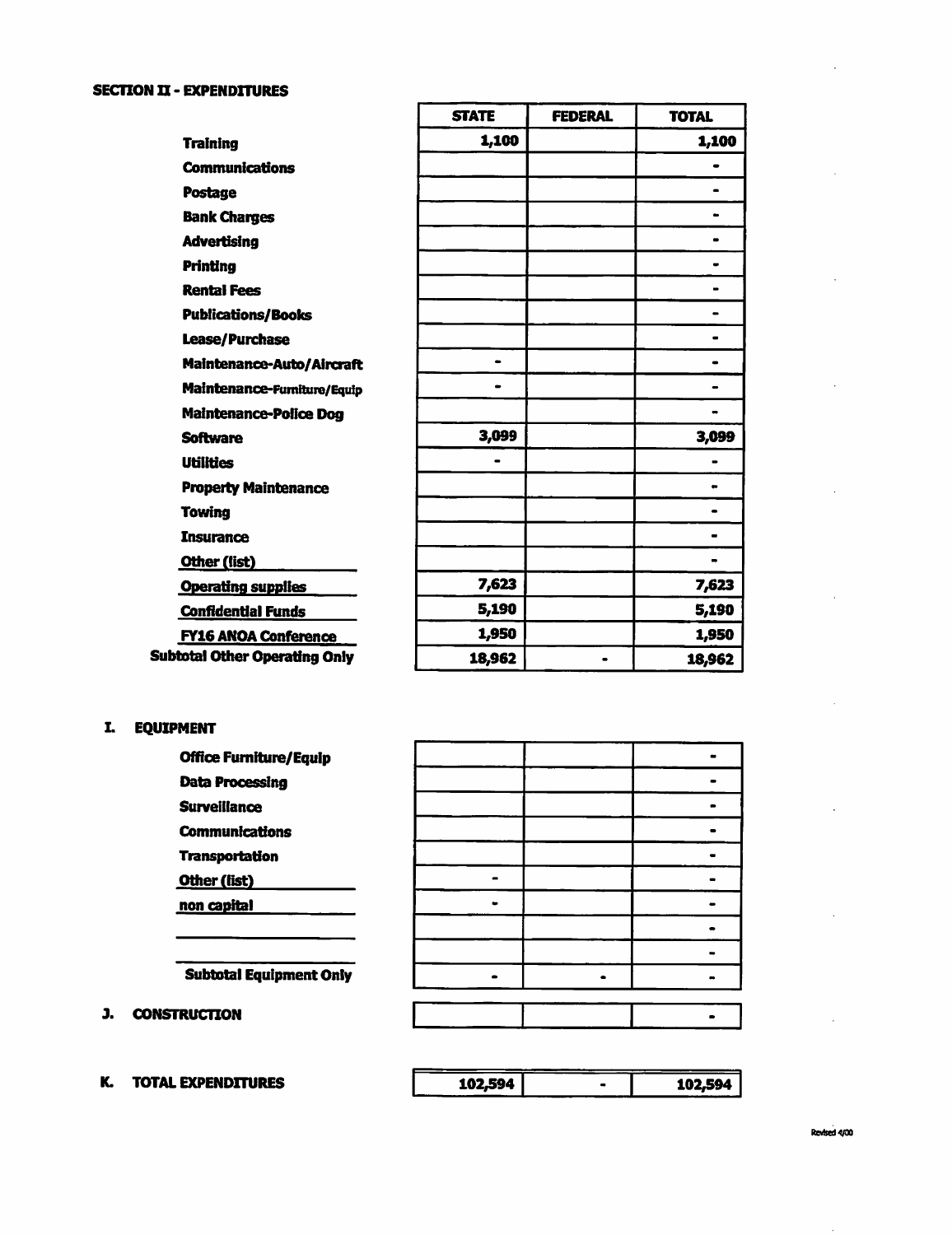# **ARIZONA CRIMINAL JUSTICE COMMISSION FORFEITURE MONIES REPORT**

 $\ddot{\phantom{a}}$ 

# **INDIVIDUAL AGENCY ACTIVITY REPORT**

### **SCHEDULE A**

| <b>TRANSFERS IN:</b>                  | <b>STATE</b>                 | <b>FEDERAL</b> | <b>TOTAL</b>                     |
|---------------------------------------|------------------------------|----------------|----------------------------------|
|                                       |                              |                |                                  |
|                                       | $\qquad \qquad \blacksquare$ |                | $\blacksquare$                   |
|                                       | $\blacksquare$               |                | $\bullet$                        |
|                                       | $\blacksquare$               |                | ٠                                |
| Metro Equipment, Training, other FY16 | 4,583                        |                | 4,583                            |
|                                       |                              |                | $\qquad \qquad \blacksquare$     |
|                                       |                              |                | $\blacksquare$                   |
|                                       |                              |                | $\blacksquare$                   |
|                                       |                              |                | $\blacksquare$                   |
|                                       |                              |                | $\qquad \qquad \blacksquare$     |
|                                       |                              |                | $\blacksquare$                   |
|                                       |                              |                | $\qquad \qquad \blacksquare$     |
|                                       |                              |                | $\blacksquare$                   |
|                                       |                              |                |                                  |
| <b>TOTAL TRANSFERS IN</b>             | 4,583                        | $\bullet$      | 4,583                            |
|                                       |                              |                |                                  |
| <b>TRANSFERS OUT:</b>                 | <b>STATE</b>                 | <b>FEDERAL</b> | <b>TOTAL</b>                     |
|                                       |                              |                |                                  |
|                                       | $\blacksquare$               |                | $\qquad \qquad \bullet$          |
| 7                                     |                              |                | $\bullet$                        |
|                                       |                              |                | $\blacksquare$                   |
|                                       |                              |                | $\blacksquare$                   |
|                                       |                              |                | $\qquad \qquad \blacksquare$     |
|                                       |                              |                | $\blacksquare$                   |
|                                       |                              |                | $\blacksquare$                   |
|                                       |                              |                | $\qquad \qquad \blacksquare$     |
|                                       |                              |                | $\qquad \qquad \blacksquare$     |
|                                       |                              |                | $\bullet$                        |
|                                       |                              |                | $\blacksquare$                   |
|                                       |                              |                | $\blacksquare$                   |
|                                       |                              |                | $\qquad \qquad \blacksquare$     |
|                                       |                              |                | $\qquad \qquad \blacksquare$     |
|                                       |                              |                | $\blacksquare$<br>$\blacksquare$ |
|                                       |                              |                | $\blacksquare$                   |
|                                       |                              |                |                                  |
| <b>TOTAL TRANSFERS OUT</b>            |                              | -              | $\bullet$                        |

 $\hat{\boldsymbol{\tau}}$ 

Revised 4/00